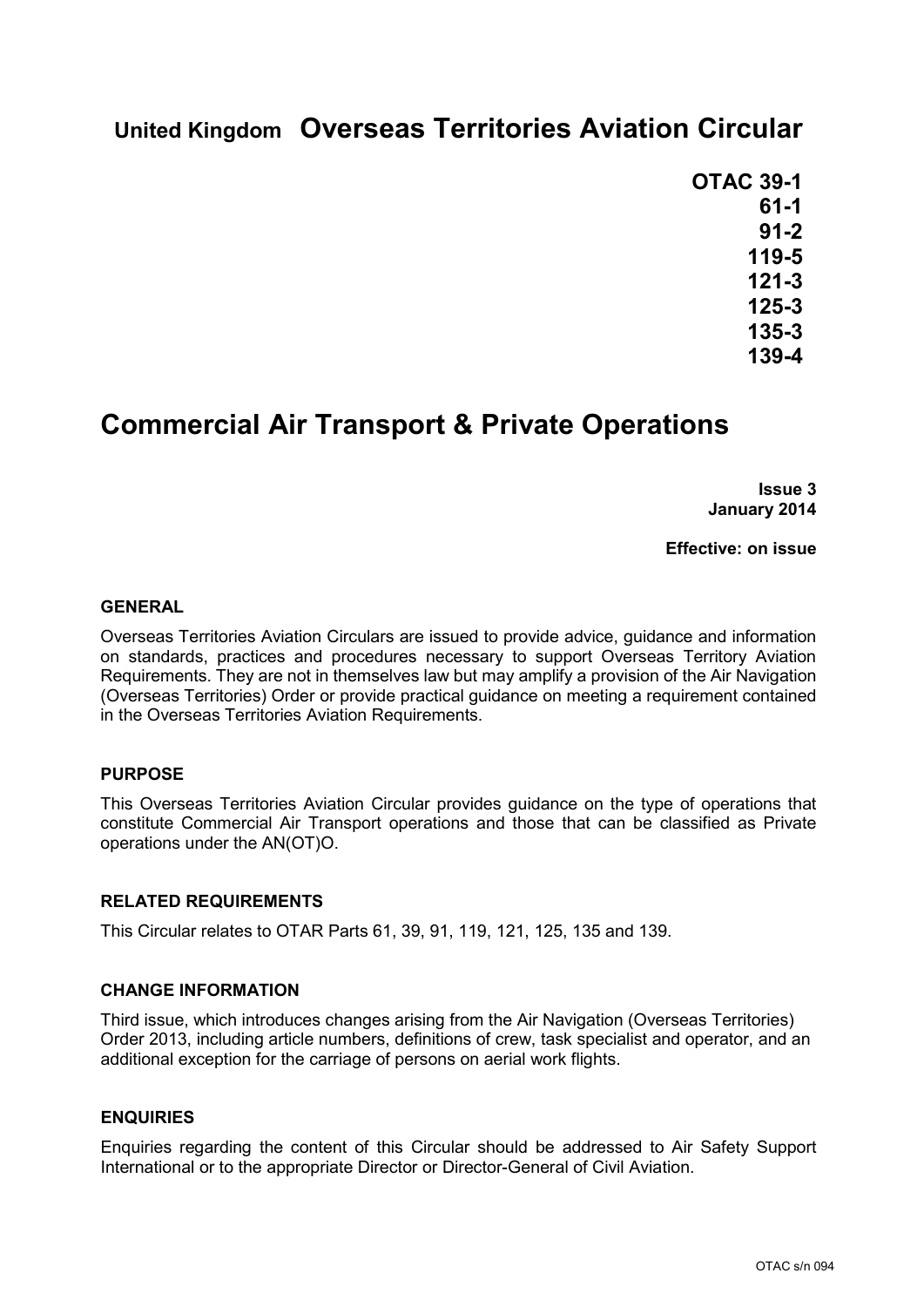# **TABLE OF CONTENTS**

| $\mathbf{2}$    | MEANINGS OF COMMERCIAL AIR TRANSPORT AND AERIAL WORK 3 |                                                                                                                                                  |  |
|-----------------|--------------------------------------------------------|--------------------------------------------------------------------------------------------------------------------------------------------------|--|
|                 | 2.1<br>2.2<br>2.3                                      |                                                                                                                                                  |  |
| 3               |                                                        | HOW TO DECIDE WHETHER A FLIGHT IS COMMERCIAL AIR TRANSPORT 5                                                                                     |  |
| 4               |                                                        |                                                                                                                                                  |  |
|                 | 4.1<br>4.2<br>4 3                                      |                                                                                                                                                  |  |
| 5               |                                                        | EXCEPTION 6 - CARRIAGE OF PERSONS ON AERIAL WORK FLIGHTS (ARTICLE 201) 7<br>APPLYING THE EXCEPTIONS TO HIRED AIRCRAFT OR JOINTLY OWNED AIRCRAFT7 |  |
| 6               |                                                        |                                                                                                                                                  |  |
|                 |                                                        |                                                                                                                                                  |  |
| 8               |                                                        |                                                                                                                                                  |  |
| <b>APPENDIX</b> |                                                        |                                                                                                                                                  |  |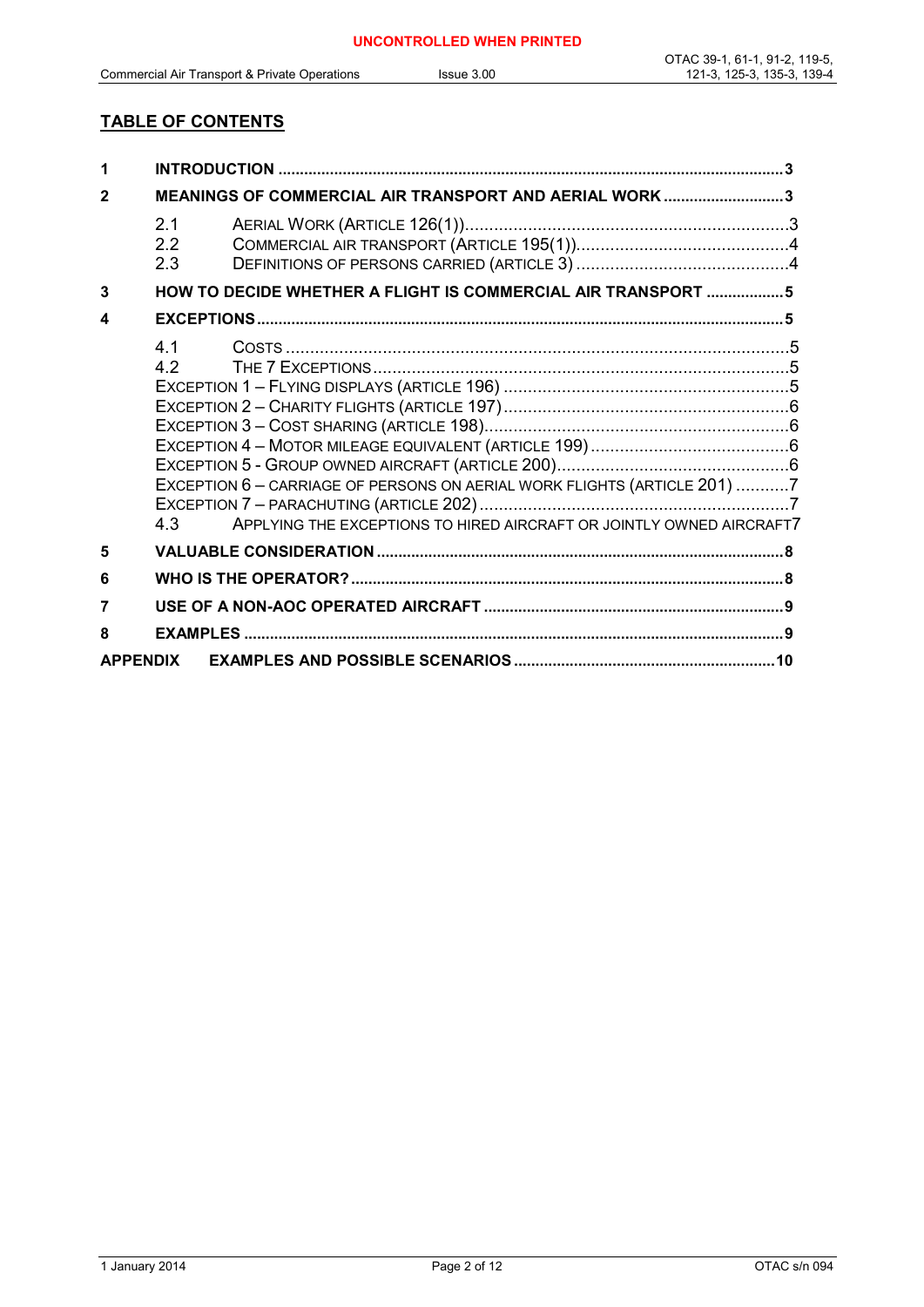# **1 Introduction**

- 1.1 This Circular is intended to increase awareness and understanding of legislation as it relates to commercial air transport.
- 1.2 There is often a general perception that if an aircraft is carrying passengers who are not making any payment this constitutes a private flight and is not subject to any of the requirements in the Air Navigation (Overseas Territories) Order 2013 ("the Order") relating to commercial air transport. This is far from being the case, particularly if the aircraft concerned is normally operated under an Air Operator Certificate (AOC) and/or under the control of an air transport undertaking.
- 1.3 The distinction between commercial air transport and private aviation is based on expectations and the ability to accept risk. Where a person is in substance paying another to carry him as a passenger on that aircraft, he is entitled to expect the highest standards. The law provides for this by requiring the operator to have an AOC and to comply with the relevant commercial air transport requirements.
- 1.4 An individual is entitled to take risks that he can understand and appreciate. These principles are reflected in aviation law by focusing on the pilot and the operator. It is the pilot and the operator who can be taken to understand the risks associated with a flight; the passenger may not.
- 1.5 If someone, who does not hold an AOC, uses their own aircraft to take some friends for a free ride then such a flight may be considered to be private. It is possible even for those passengers to contribute to the actual costs of the flight under certain circumstances without it becoming a commercial transport flight (see 4.2 Exception 3 below). However, the situation is complex and each case merits careful consideration.
- 1.6 This Circular contains a summary of the law; it is the text of the legislation that must be relied upon and only a Court can provide an authoritative interpretation.

# **2 Meanings of Commercial Air Transport and Aerial Work**

The general rules relating to commercial air transport and aerial work are defined in article 195 and 126 of the Order. Seven exceptions to those general rules are then established in articles 196 to 202.

## **2.1 Aerial Work (Article 126(1))**

A flight is for the purpose of aerial work if payment or valuable consideration is given or promised in respect of the flight or for the purpose of the flight, unless the flight is in fact for the purpose of commercial air transport (see 2.2 below).

Under article 126(2), if the only payment involved is the payment to the pilot, the flight is deemed to be private for airworthiness purposes, although it will still be aerial work for other purposes, e.g. flight crew licensing. This enables a private aircraft owner to pay a flying instructor for a flying lesson in his own aircraft.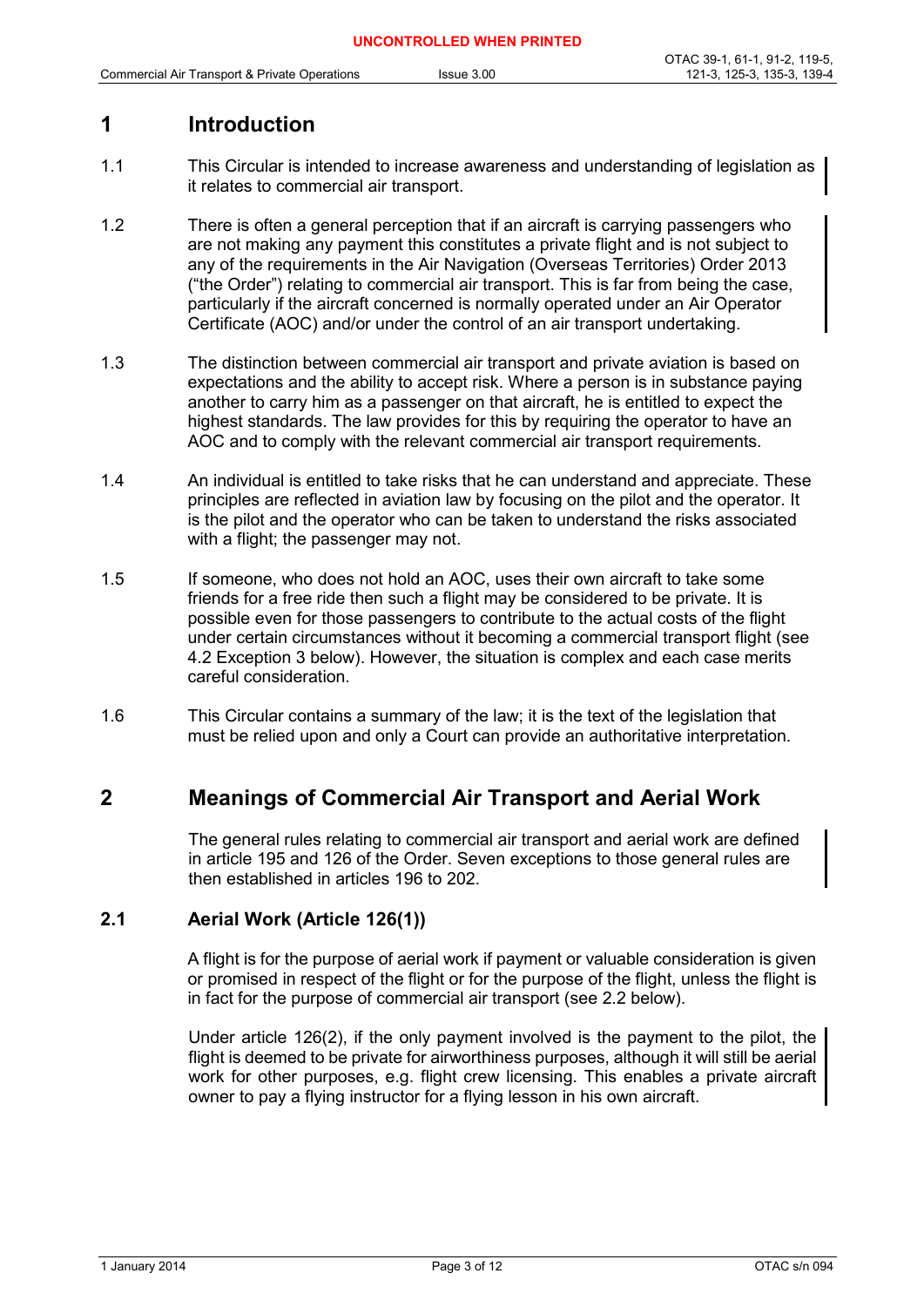# **2.2 Commercial air transport (Article 195(1))**

Commercial air transport flights comprise one major category and two other categories.

The major category is relatively straightforward; and is when payment is made directly for the carriage of passengers or cargo in the aircraft on the flight.

The second category is when passengers or cargo are carried gratuitously, i.e. for no payment, by an air transport undertaking. An air transport undertaking is defined in article 3 as "an undertaking whose business includes the undertaking of flights for the purposes of commercial air transport of passengers or cargo". An AOC holder is almost bound to be an air transport undertaking. Any flight operated by such an undertaking for the carriage of passengers or cargo is a commercial air transport flight, whether or not payment is made.

Note: There is an exception in this second category for carriage of employees of the undertaking and authorised persons making inspections or carrying out tests (i.e. such persons can be carried without the flight being deemed to be commercial air transport).

The third category of commercial air transport flight relates only to airworthiness. If an aircraft is hired for a flight, e.g. from a flying club, that flight is deemed to be commercial air transport for airworthiness purposes, i.e. the aircraft must have a certificate of airworthiness and be equipped and configured to commercial air transport requirements. The flight will be private for all other purposes, provided that no other payments are made in relation to the flight.

## **2.3 Definitions of persons carried (article 3)**

**Passenger** means a person other than a member of the crew.

**Crew** means any person carried in an aircraft who is:

- (a) a member of the flight crew;
- (b) a person carried on the flight deck who is assigned by the operator of the aircraft to give or to supervise the training, experience, practice and periodical tests required for the flight crew under article 99(2) of this Order;
- (c) a member of the cabin crew; or

(d) a task specialist who is assigned by the operator to perform specialised tasks on board or from the aircraft.

**Task specialist** means a person assigned by the operator or a third party, or acting as an undertaking, who:

- (a) performs tasks on the ground directly associated with a specialised task; or
- (b) performs specialised tasks on board or from the aircraft.

From a legal point of view, task specialists are either crew members or passengers. In accordance with the definition of 'Crew', a task specialist who is assigned by the operator to perform specialised tasks on board or from the aircraft is a member of the crew. If not assigned by the operator to perform specialised tasks on board or from the aircraft (for example a ground worker associated with a specialised task), a task specialist is a passenger.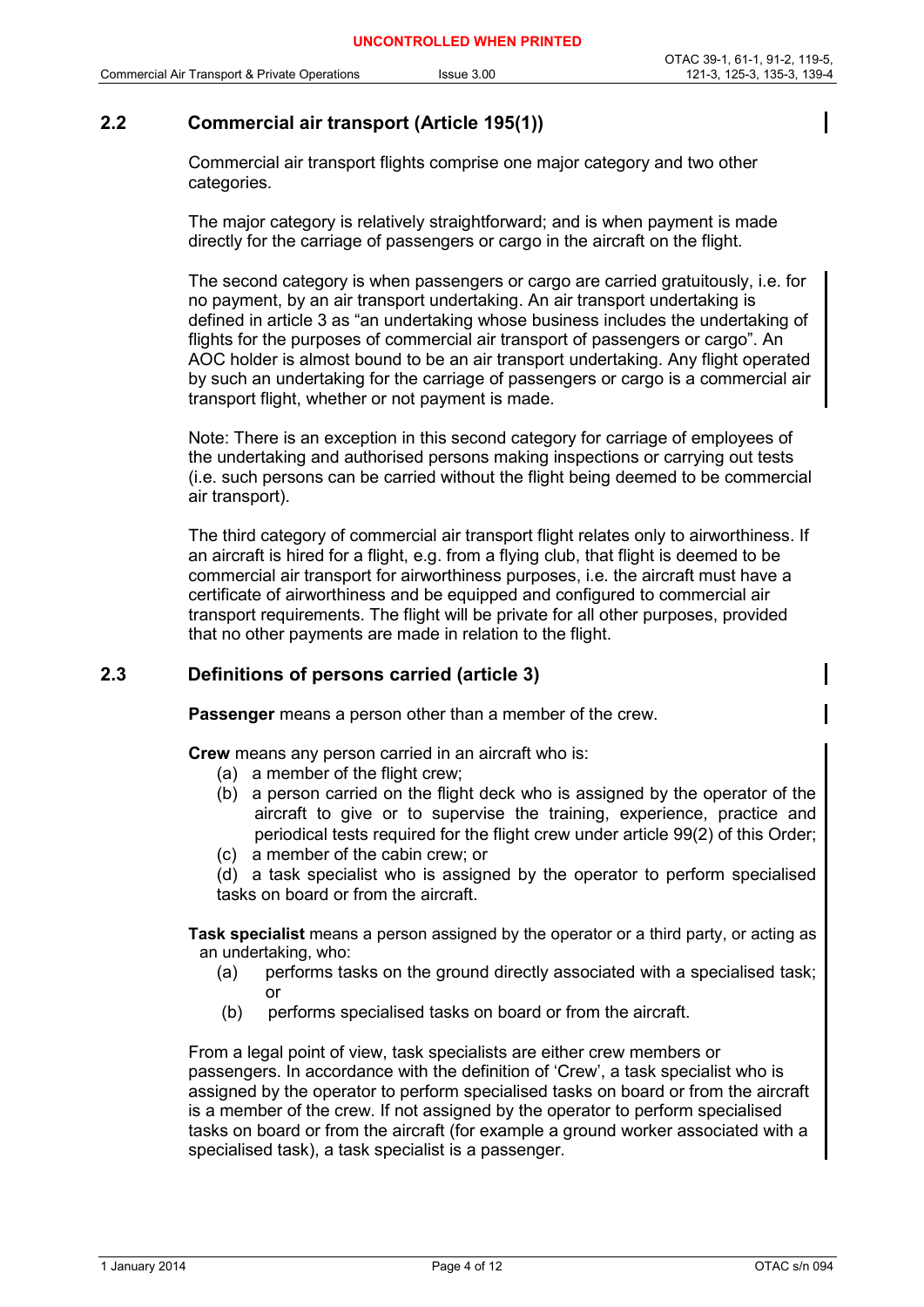## **3 How to decide whether a flight is commercial air transport**

- 3.1 To determine whether or not a flight is for the purpose of commercial air transport of passengers, the first question is *whether or not there are any passengers on board.* This is not always entirely straightforward as an occupant may claim to be a member of the crew or an employee of the aircraft operator.
- 3.2 Having determined that there is at least one passenger on board, the next question is *whether any payment has been given or promised which, if it had not been given or promised would mean that the passenger(s) would not have been carried.* If there is any payment which could fall into this category, consider what would have happened if the passenger had presented himself for carriage and announced that such a payment would not now be made. Would he still be carried?
- 3.3 If passengers are carried but there appears to be no payment for their carriage, it will be necessary to consider whether the operator is an air transport undertaking. If it is, even gratuitous carriage will be commercial air transport, subject only to the exceptions referred to in article 195(1)(b) noted in 2.2 above, i.e. for employees of the operator and authorised persons making inspections or carrying out tests.
- 3.4 Even if no passenger is carried or there is no payment for the carriage of passengers or cargo (and the operator is not an air transport undertaking) a flight may of course still be aerial work (see paragraph 2.1 above).

## **4 Exceptions**

#### **4.1 Costs**

Articles 196 to 202 set out seven exceptions to the general rules and these are summarised below, but first there are two important definitions. Direct costs and annual costs are defined in article 3(1) of the Order but in summary:

**Direct costs** means those costs directly incurred in relation to a flight (e.g. fuel, enroute charges) but excludes any remuneration payable to the pilot.

**Annual cost** means the cost of keeping, maintaining and operating the aircraft over a period of a year (e.g. hangarage and maintenance).

There must be no element of profit in either direct or annual costs.

### **4.2 The 7 Exceptions**

### **Exception 1 – Flying displays (article 196)**

The exception under this article concerns an aircraft taking part in an aircraft race, contest or flying display or on a positioning flight to enable it carry out such a flight or returning from such a flight. The owner or operator may recover from the organiser of the race, contest or display his direct costs and an appropriate contribution to his annual costs of operating the aircraft. The flight shall be deemed to be a private flight for flight crew licensing purposes.

In addition to any payment to the owner or operator of the aircraft, as above, the pilot is entitled to receive prizes. This means that an aircraft can be flown by a PPL holder since the prizes will be deemed not to be remuneration and the payment of permitted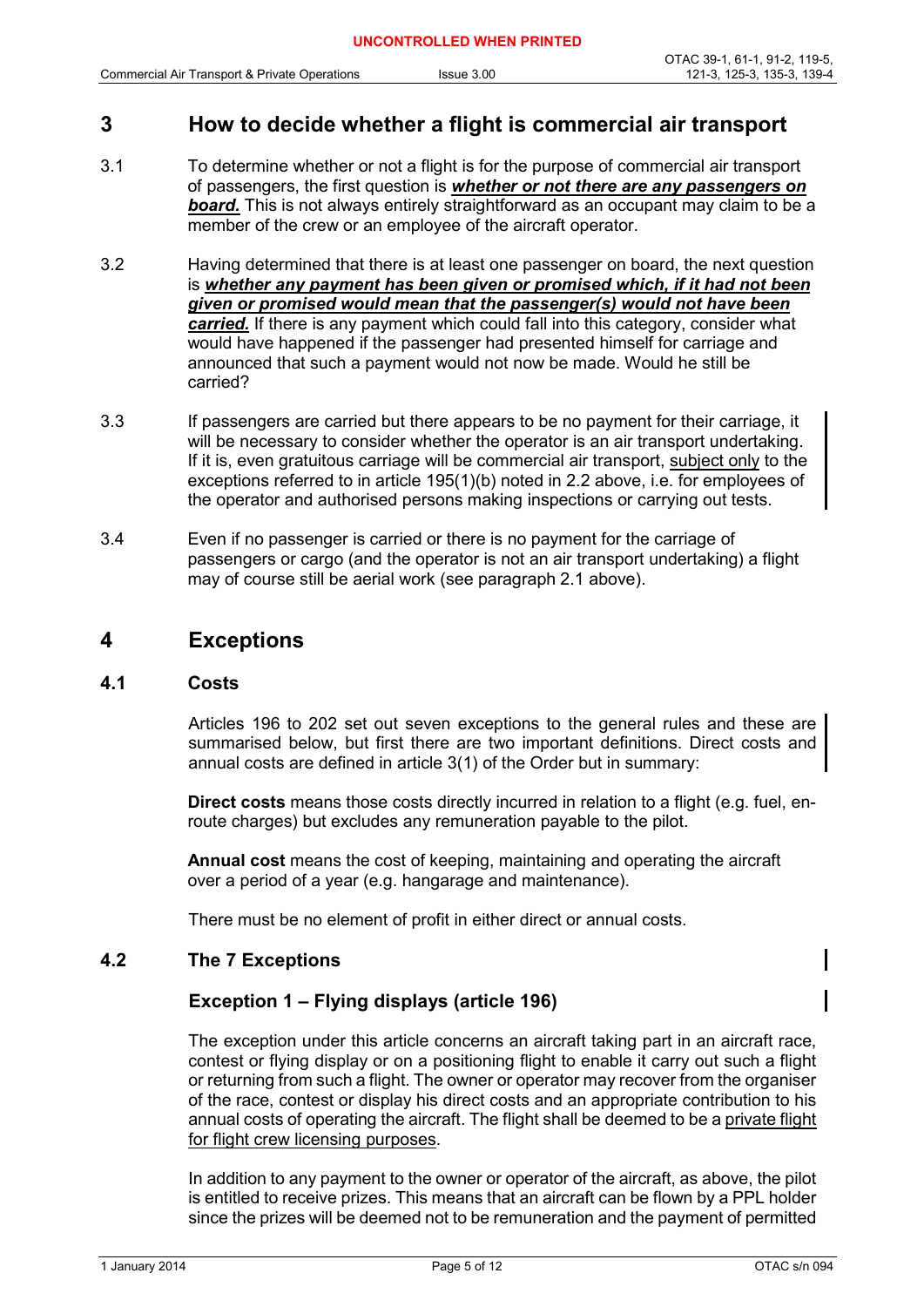costs will not mean that the flight is for the purpose of aerial work for flight crew licensing purposes.

This exception only affects the appropriate flight crew licence. It does not affect any other requirement of the Order (e.g. airworthiness).

### **Exception 2 – Charity flights (article 197)**

A flight will be deemed to be a private flight for all purposes if the only payment is to a registered charity that is not the operator of the aircraft and the flight is made with the permission of the Governor.

## **Exception 3 – Cost sharing (article 198)**

A flight will be deemed to be a private flight for all purposes if the only payment is a contribution to the direct costs of the flight (not annual costs) otherwise payable by the pilot in command. This is provided that (a) no more than four persons (including the pilot) are carried; (b) the pilot pays at least his proportionate share (e.g. if four persons are carried the pilot must pay at least 25% of the direct costs); and (c) the flight has not been publicised in any way except within the premises of a flying club (in which case all the persons being carried must be members of that club).

There is a further proviso that a pilot cannot take advantage of this exception if he is employed as a pilot by the operator of the aircraft. This is intended to deter flying instructors from abusing the exception by offering quasi-commercial transport flights in aircraft of the flying club for which they work.

### **Exception 4 – Motor mileage equivalent (article 199)**

In the past PPL holders have queried whether they are entitled to recover from their employers the costs of running their own aircraft or hiring an aircraft to fly themselves on business. The argument put is that they would be entitled to travel by train or car and recover their expenses of so travelling and they wish instead to recover some or all of the costs of flying. As the employer has an interest in the employee travelling to a particular location at a particular time, then any payment made by the employer in relation to the flight would be in respect of the flight or the purpose of the flight. Therefore, the flight would be for the purpose of aerial work and outside the privileges of a PPL. Consequentially, an exception has been established permitting a PPL holder to recover the direct costs (but not the annual costs) in such a situation, the flight being deemed private for all purposes.

The article contains a proviso ensuring that on such a flight no one is carried who is under any legal or contractual obligation to be carried, e.g. the boss cannot order members of his staff to travel with a PPL holder but must permit the option of alternative means of transport.

### **Exception 5 - Group owned aircraft (article 200)**

Many aircraft are owned by groups of people. The usual and most sensible way of operating such a group owned aircraft is for all the members of the group to pay into a central fund a contribution related to the number of hours they fly, so as to ensure that the central fund has sufficient money to pay the costs of operating the aircraft over a period of time. Such a contribution is however, in law, equivalent to the payment made by a person hiring an aircraft, e.g. from a flying club, and therefore making a flight commercial air transport for airworthiness purposes, so that the continued airworthiness requirements for commercial air transport aircraft ought to be applied to the group owned aircraft.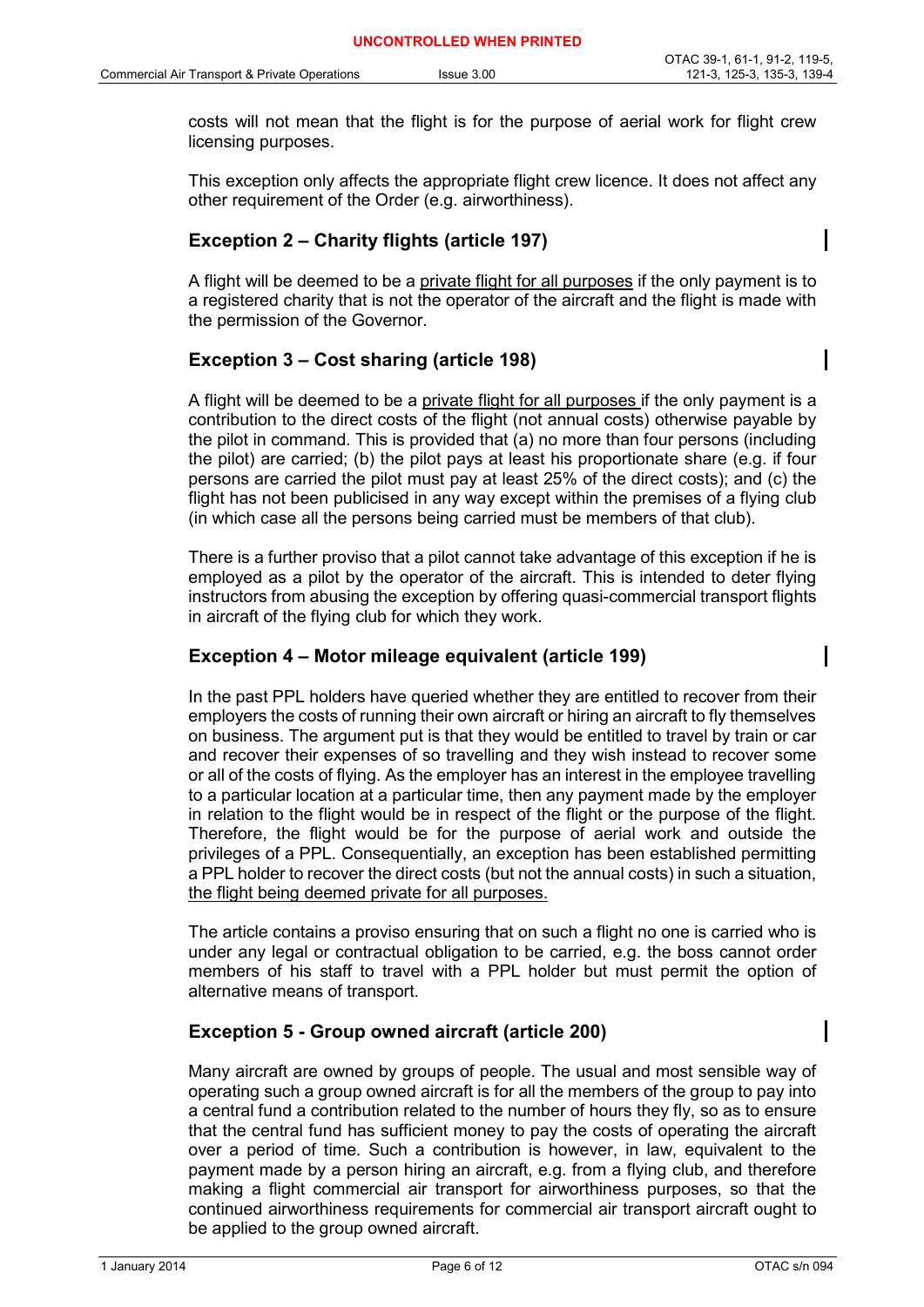An exception has therefore been established so that the aircraft will be exempt from the need to meet the airworthiness requirements for commercial air transport use. This is provided that: (a) payments are made by members of the group to a central fund which amount to no more than direct and annual costs of operating; and (b) the group comprises no more than 20 persons, each with at least a 5% share, whose names have been notified to the Governor. The exception applies whether the aircraft is jointly owned directly by no more than 20 persons or by a company that is owned by no more than 20 shareholders, who must be individuals and not companies.

It should be noted that this exception can only be relied upon if the only payments are those made within the group relating to the direct and annual costs of operating. No other payments can be made, so that, for instance, a group member cannot pay an instructor to train him in a group owned aircraft.

### **Exception 6 – carriage of persons on aerial work flights (article 201)**

An exception is provided in relation to the persons who may be carried in the aircraft on an aerial work flight and on positioning flights immediately before and after the aerial work activity. In addition to members of the crew, no more than 6 persons indispensible to the aerial work activity may be carried in the aircraft<sup>[1](#page-6-0)</sup>. Where valuable consideration is involved and persons other than those indispensible to the aerial work activity are to be carried, then the exception is not applicable, the rules applicable to commercial air transport apply and an air operator's certificate is required.

Additional restrictions are applied regarding who may be carried during the conduct of specialised operations, for example when an article, person or animal is suspended from a helicopter. Helicopter hoist operations (HHO) where any person on the hoist is not a crew member must comply with the requirements applicable to commercial air transport operations.

## **Exception 7 – parachuting (article 202)**

Where a person pays to be carried in an aircraft for the purpose of parachuting out of that aircraft then the flight is clearly for the purpose of commercial transport of passengers, regardless of the fact that the passengers will not be expected to be on board the aircraft when it lands. An exception is therefore established so that provided the flight is carried out in accordance with article 131 of the Order (which provides the conditions under which parachuting may be permitted), or the flight is positioning for such a flight or returning from such a flight, then the carriage of the parachutists (and other authorised persons, e.g. a jump master) will not mean the flight is considered to be commercial air transport. The flight will be deemed to be aerial work and must comply with the requirements relating to such operations.

## **4.3 Applying the exceptions to hired aircraft or jointly owned aircraft**

4.3.1 The four exceptions relating to flying displays etc, charity flights, cost sharing and recovery of direct costs (motor mileage) are so defined that they are still available to an aircraft which has been hired, or to a group owned aircraft operated in accordance with the group aircraft exception of Article 200.

<span id="page-6-0"></span> $\overline{a}$ **1** This limitation on the number of persons to be carried is not applicable to aerial work parachuting flights.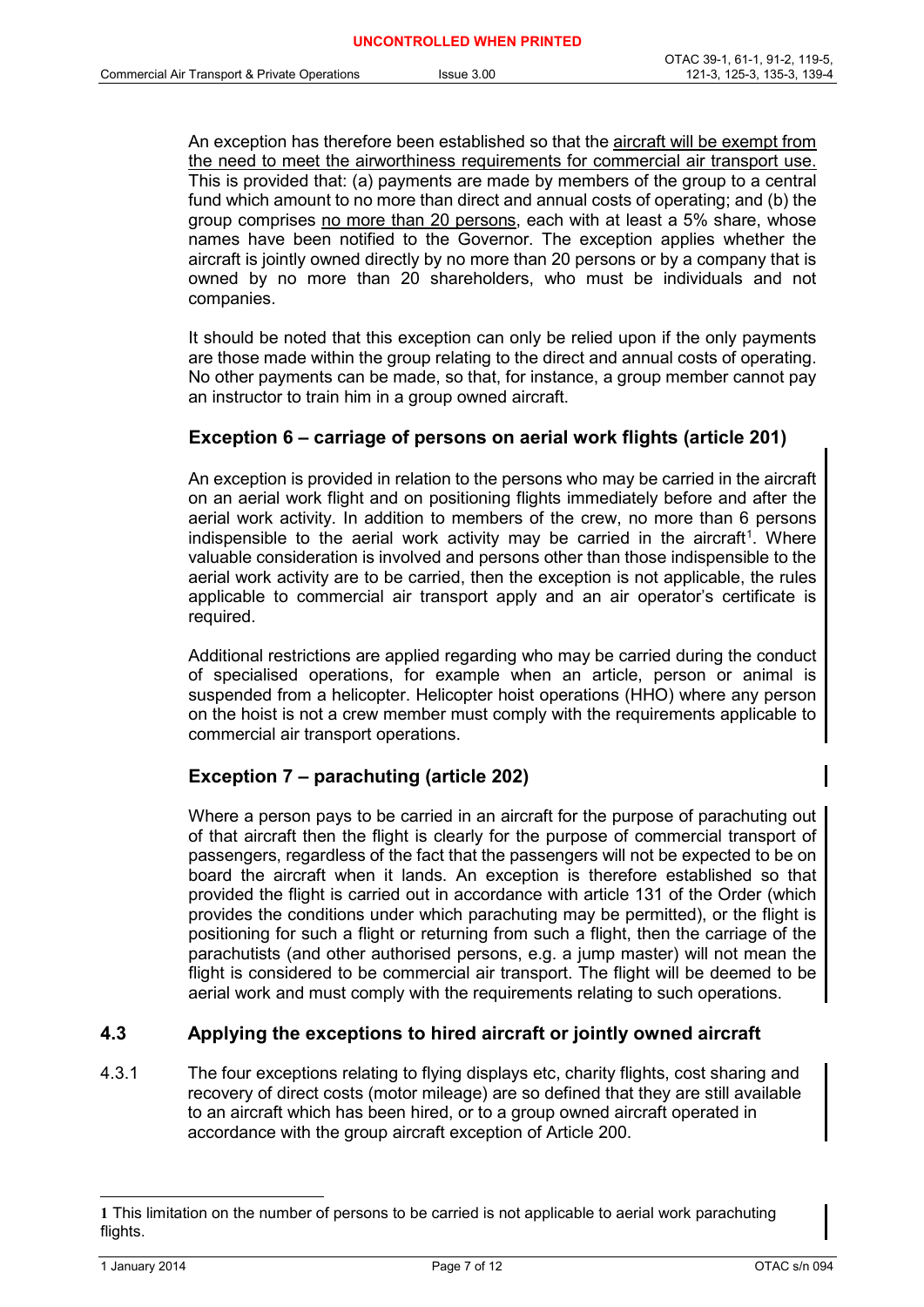4.3.2 The four exceptions provide that flights coming within them will be deemed to be private flights for the purposes of one or more parts of the Order if the only payment in respect of the flight falls within the specified category of payment, e.g. in the case of flying displays the costs of the flight and prize money. However, if an aircraft has been hired then there will be another form of payment in respect of the flight, i.e. the payment for the hire of the aircraft. Similarly, if the aircraft is group owned, there may well be some payment by the group member to the group for the use of the aircraft. Thus two types of payment (group and hire) are discounted when applying the four exceptions (although if the aircraft is hired it will still need to be maintained as a commercial air transport aircraft).

# **5 Valuable consideration**

In this Circular, the question of whether a flight is commercial air transport or aerial work is discussed in terms of whether "payment" has been given or promised in respect of the flight. In the Order itself, instead of "payment", the term "valuable consideration" is used. This term is defined at article 3(1) to include *"any right, interest, profit or benefit, forbearance, detriment, loss or responsibility accruing, given, suffered or undertaken under an agreement, which is of more than a nominal nature"*. In this context, "forbearance" means giving up something that you have a right to or to receive, so that, for example, if you are owed money and agree to write it off in return for a flight in the debtor's aircraft that would constitute valuable consideration in that the aircraft operator has received a benefit that he would otherwise not have received.

# **6 Who is the operator?**

6.1 The term 'operator' is defined in article 3(4) for the purposes of the Order. That article provides as follows:

> For the purposes of the application of any provision of this Order in relation to any particular aircraft, "Operator" means:

- (a) Subject to paragraph (b), the person who at the relevant time has the management of that aircraft;
- (b) for the purposes of Part  $3^2$  $3^2$ , when a person other than an air transport undertaking or an aerial work undertaking has chartered, hired, leased or borrowed the aircraft for a period not exceeding 14 days that person is not considered to be the operator.
- 6.2 The operator of an aircraft must be the organisation or person who exercises operational control of the aircraft. Operational control means the exercise by the operator, in the interest of safety, of responsibility for the initiation, continuation, termination or diversion of a flight. It should be noted that this is a matter of substance, i.e. the operator is the person who actually undertakes such matters.
- 6.3 The operator's management of an aircraft will typically involve some or all of the following activities:
	- maintenance management;
	- employment of flight crew;
	- preparation and maintenance of operations manual;
	- responsibility for entering into contracts for particular operations;

<span id="page-7-0"></span> $\overline{a}$ **2** Part 3 of the Order, Airworthiness and Equipment of Aircraft.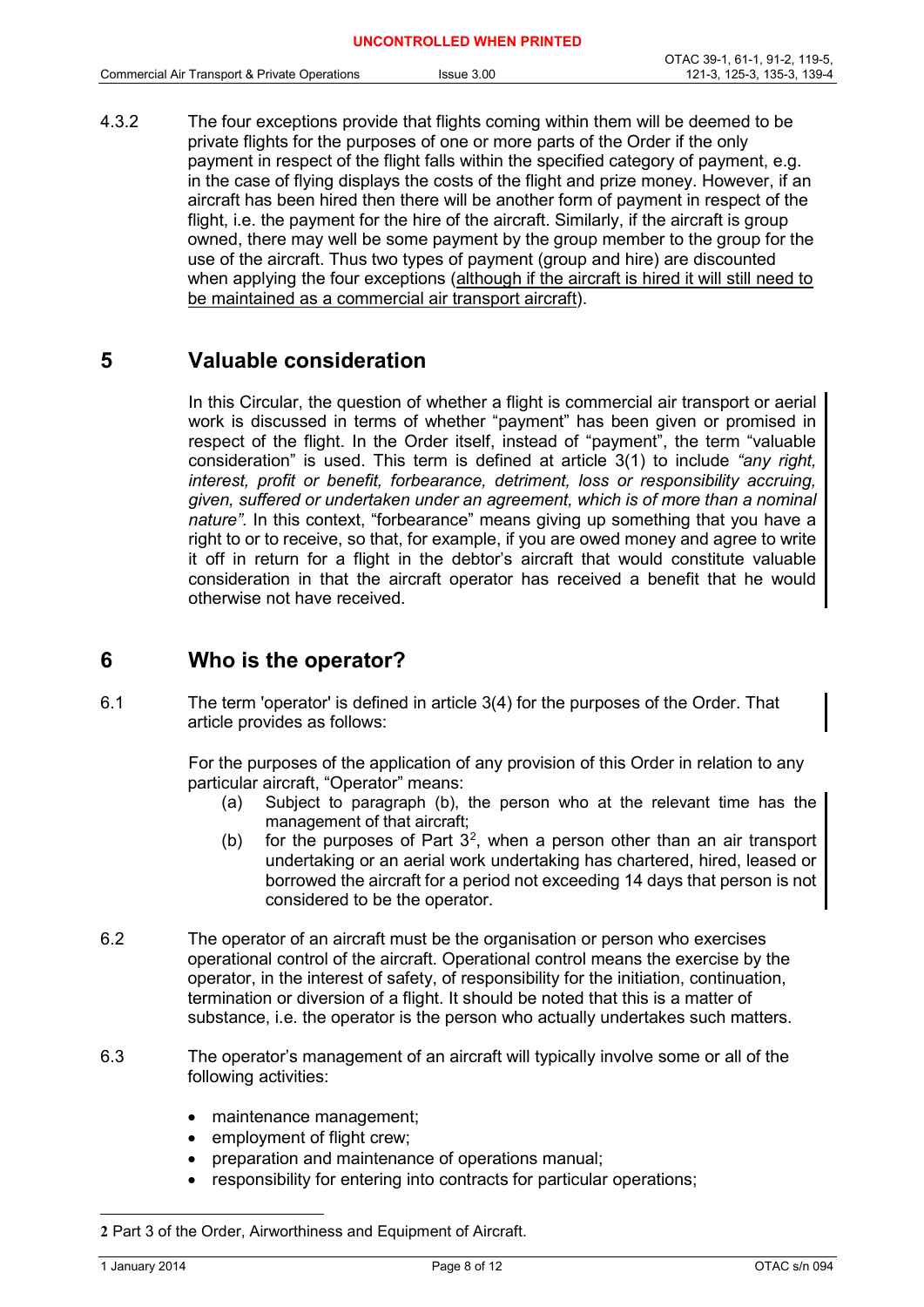- flight planning, fuelling and repairing the aircraft;
- keeping the required aircraft etc log books;
- briefing the flight crew:
- control of the operation in the sense of deciding when the aircraft will take off, where it will go, and what it will carry;
- the ability to abort the operation.

In the event that any supporting functions are contracted out the operator still retains overall responsibility: operational control cannot be contracted out.

6.4 In summary therefore, where an aircraft is under the management of an AOC holder any flights operated with it that carry passengers (unless they fall within the exception noted in 2.2 above for employees of the operator or authorised persons) or cargo are commercial air transport flights.

# **7 Use of a non-AOC operated aircraft**

- 7.1 Unfortunately, there is a temptation on the part of private operators to seek to make use of slack time in the aircraft's operations by making the aircraft available for operation for hire and reward and thereby accepting payment, in cash or in kind, for the carriage of passengers and/or cargo. Such operations, if they involve the operator receiving payment (or other valuable consideration or benefit) other than in the circumstances outlined above, are illegal. Not only does the operator run the risk of prosecution, which could lead to a substantial fine and/or imprisonment for up to 2 years, but also the insurance on the aircraft is likely to be rendered invalid in the event of an accident.
- 7.2 A private (general aviation) aircraft, even if it has the benefit of an approval under article 134 of the Order, may not therefore be operated for commercial air transport purposes unless the operator holds an AOC.

# **8 Examples**

The following Appendix contains practical illustrations using various scenarios.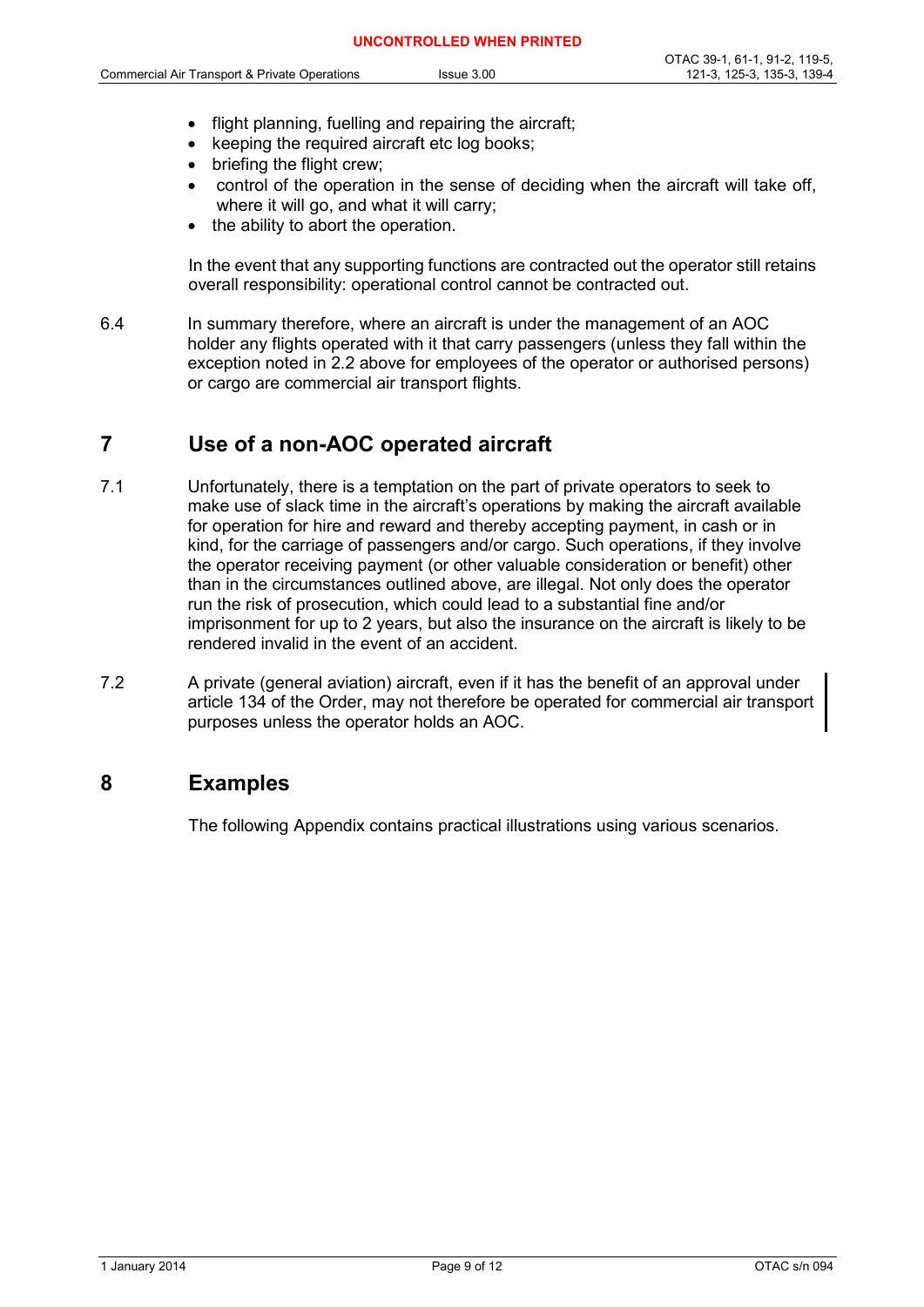# **Appendix Examples and possible scenarios**

#### **Q. An employee of an AOC holder borrows one of the company's aircraft to fly himself to his home. Is the flight a commercial air transport flight?**

A. The aircraft is operated by an air transport undertaking (AOC holder) and must therefore meet all of the requirements of the Order associated with an aircraft used for the purposes of commercial air transport; for example in relation to maintenance and equipment. However, if the only person on board the aircraft is the pilot then there are no passengers and consequently the flight itself is not a commercial air transport flight.

#### **Q. Taking the above case but this time the pilot offers to take a few of his friends with him on the flight. Is the flight a commercial air transport flight?**

A. Unlike in the previous case, this time there are passengers on board the aircraft. Consequently, the flight will be deemed to be a commercial air transport flight regardless of whether or not the passengers have paid for the privilege of being carried. That is because the aircraft is operated by an air transport undertaking and under article 195(1)(b) gratuitous carriage by such an undertaking is deemed to be commercial air transport. The only exception would be if the passengers were themselves employees of the company or authorised persons carrying out an inspection or test.

#### **Q. The owner of an aircraft makes it available for operation from Monday to Friday by an AOC holder and then takes it back for the weekend for his own private use. Does the private use constitute commercial air transport?**

A. The answer in this case is likely to be the same as in the two previous examples: for the purposes of the Order, the aircraft is operated by an air transport undertaking, as the AOC holder is responsible for meeting the requirements of the Order associated with a commercial air transport aircraft.

In all three of these examples, the user of the aircraft on the flights in question does not become the "operator" by virtue of the definition of operator contained in article 3(4)(b) referred to in 5 above, namely that *"when a person other than an air transport undertaking has chartered, hired, leased or borrowed the aircraft for a period not exceeding 14 days he shall not be considered to be the operator"*.

#### **Q. The owner/operator of a private aircraft offers to take a number of friends on his aircraft for a flight to another island. The friends make no payment nor offer any valuable consideration of any kind. Is the flight a commercial air transport flight?**

A. So long as no valuable consideration is given or promised then the flight will be a private flight.

#### **Q. In a similar situation to the last one, the owner agrees to carry three friends on his private aircraft provided that each of them pays one quarter of the direct cost of the flight. Is the flight a commercial air transport flight?**

A. Under the terms of article 198 the flight will be deemed to be a private flight. However, if the passengers pay a third of the direct cost each, and the pilot pays nothing, then the flight would not fall within the exception in article 198. Equally if there were more than 3 passengers then article 198 would not apply; nor would it apply if the contributions made by the passengers were not related to the direct cost of the flight, i.e. they were just arbitrary amounts. In each of the last three cases the flight would be deemed to be a commercial air transport flight.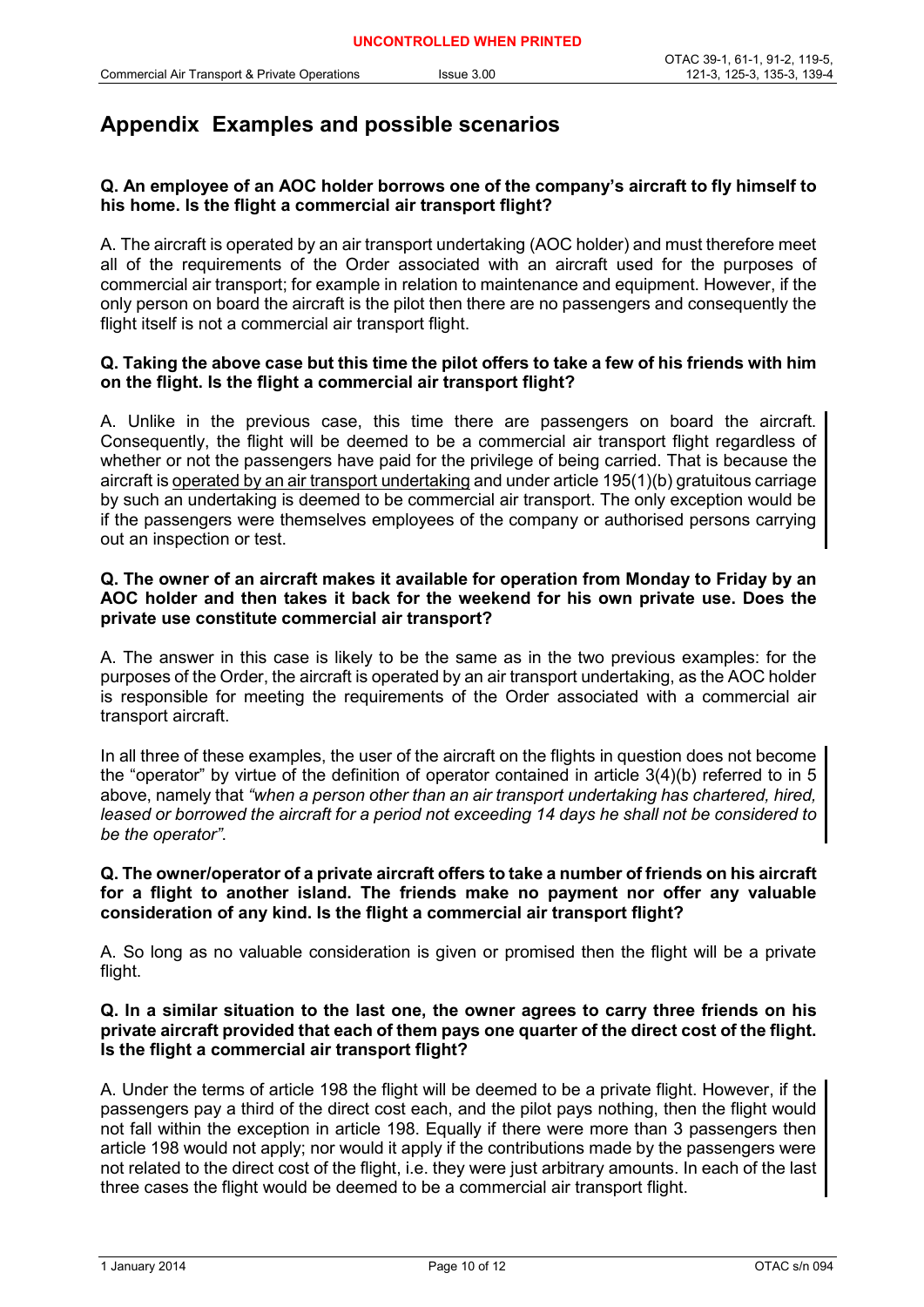#### **Q. The owner/operator of a private aircraft agrees to make the aircraft available to a group of friends to enable them to fly to the Monaco Grand Prix: the aircraft is to be flown by paid pilots. No valuable consideration of any kind is to be given by the passengers for the privilege of being carried. Is the flight a commercial air transport flight?**

A. Provided that no valuable consideration is given or promised by the passengers for the purpose of being carried, then the flight would be a private flight, even though the owner/operator was not being carried on that flight. However, if the passengers would not in fact be carried unless they made payment of an agreed amount then the flight would become a commercial air transport flight.

#### **Q. The owner/operator of a private aircraft agrees to make it available to a friend in return for that friend agreeing to let him use his yacht in Monte Carlo. No money changes hands. Is the flight a commercial air transport flight?**

A. This scenario is much more complex. It can be argued that if the arrangements agreed are purely informal and not intended to create any legal obligation on either side then the flight should be considered as private as no valuable consideration has been given or promised. This is likely to be the case, for example, if the arrangement is a one-off arrangement.

However, if the arrangement is an on-going one such that the parties consider it to be of a business nature or to have a commercial value then it can reasonably be inferred that the use of the yacht constitutes valuable consideration and the flight becomes a commercial air transport flight.

**Q. The owner/operator of a private aircraft (who may also be a resort operator) sets up a "Members or Residents Club" to which the members pay a fixed subscription in return for which they become entitled to the use of the owner's aircraft. The owner argues that the sums paid by the members do not constitute valuable consideration given or promised for the carriage of passengers or cargo in the aircraft on that flight under article 195(1)(a) but are subscriptions paid to become members of a club. Are any flights, undertaken for the carriage of such members, commercial air transport flights?**

A. This again is a complex situation. The argument by the owner is to the effect that the valuable consideration has not been given directly by the member for carriage on that aircraft on that flight and therefore does not fall within the scope of article 195(1)(a). The argument put by the owner is in essence that the article must be interpreted restrictively; that it must be demonstrated that the payment made is directly referable to carriage of passengers or cargo on that flight.

The argument advanced above can be countered by reference to the whole of article 195(1). It should be noted that article 195(1) defines (or deems) "commercial air transport" with reference to an aircraft "in flight" and references to "on that flight" in sub-paragraph (a) must be interpreted in that light.

Article 195(1) does not say that the valuable consideration given or promised must be "directly" or "solely" for the carriage of passengers or cargo. There is nothing in the ordinary and natural reading of article 195(1) that requires such a restriction to be read into it. What is required is that the carriage of passengers or cargo is pursuant to the valuable consideration having been given or promised. The question to be asked is, "would the member be carried on the aircraft if he had not paid his subscription?" The answer is likely to be, "No".

It is considered that, therefore, such flights that are undertaken in the circumstances outlined are for the purposes of commercial air transport and the operator should be in possession of an AOC.